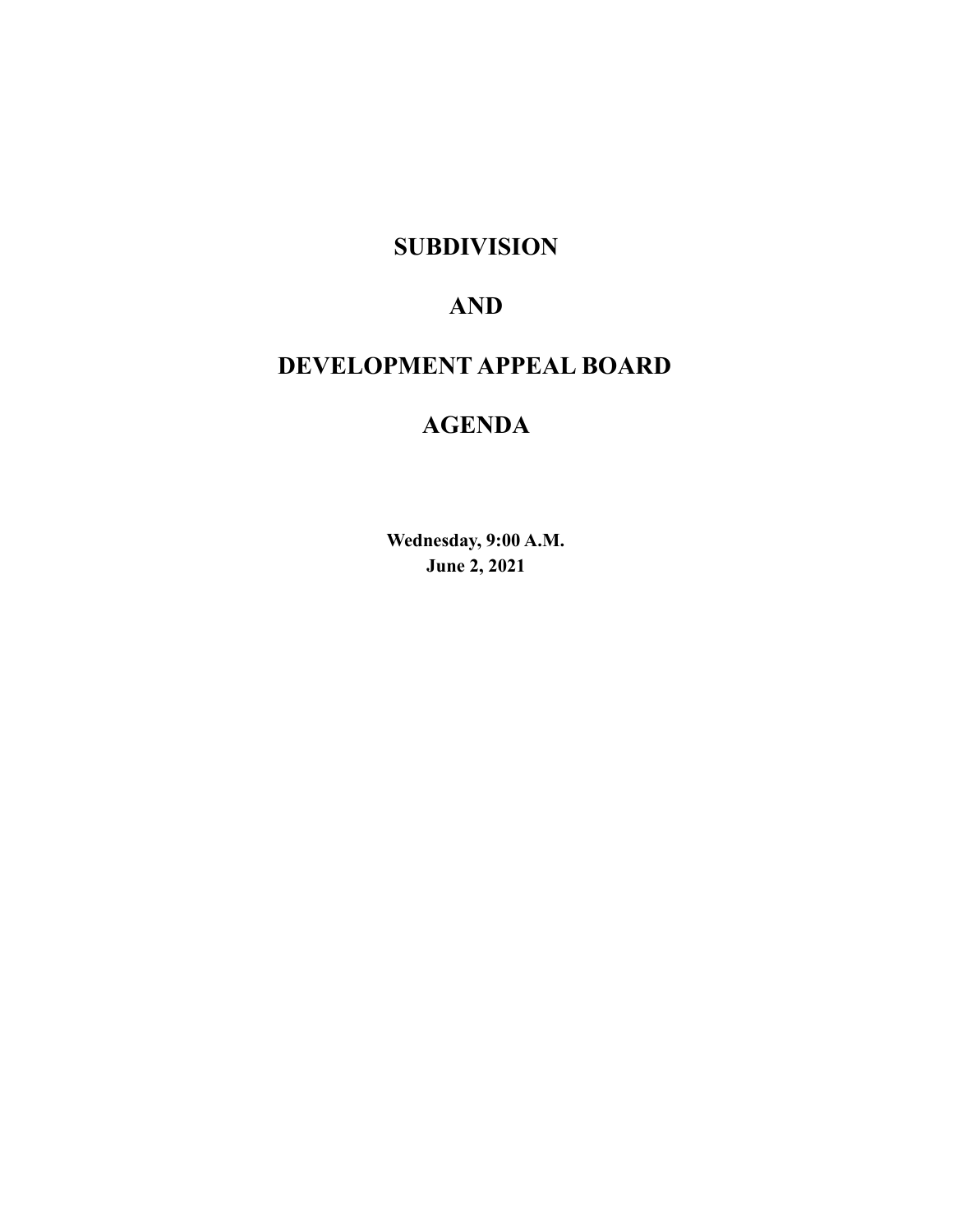### **SUBDIVISION AND DEVELOPMENT APPEAL BOARD**

| Ι            | 9:00 A.M.    | $SDAB-D-21-083$ |                                                                                                                                              |
|--------------|--------------|-----------------|----------------------------------------------------------------------------------------------------------------------------------------------|
|              |              |                 | Change the Use of a General Retail Store to a<br>Liquor Store and construct interior alterations.                                            |
|              |              |                 | 8170 - 50 Street NW<br>Project No.: 381815337-002                                                                                            |
| $\mathbf{H}$ | 10:30 A.M.   | $SDAB-D-21-084$ |                                                                                                                                              |
|              | WITHDRAWN    |                 | Construct Exterior Alterations to a General<br>Industrial Use building (new equalization tank)                                               |
|              |              |                 | 1930 - 121 Avenue NE                                                                                                                         |
|              |              |                 | Project No.: 392669139-002                                                                                                                   |
|              | <b>NOTE:</b> |                 | Unless otherwise stated, all references to "Section numbers" in this Agenda<br>refer to the authority under the Edmonton Zoning Bylaw 12800. |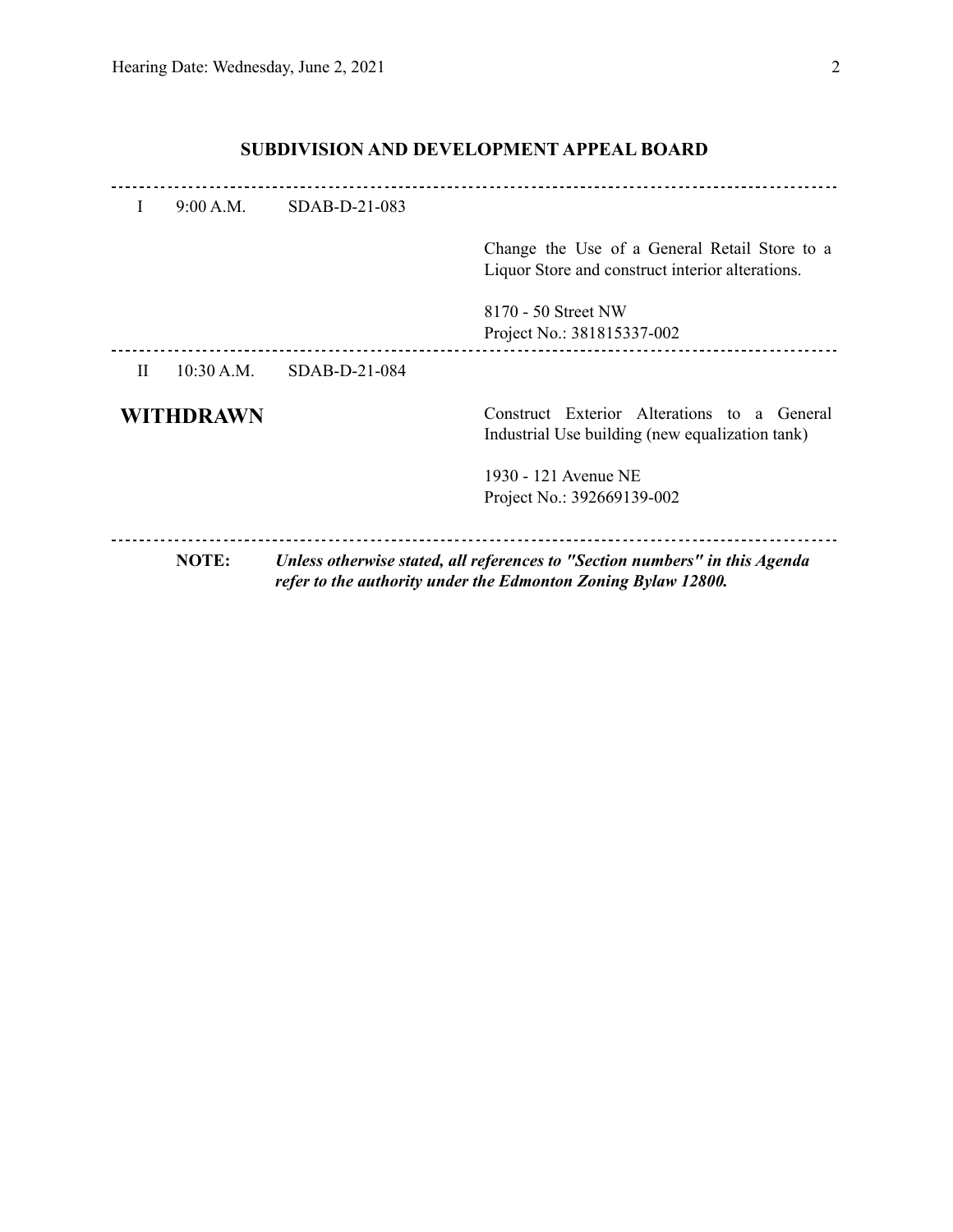| AN APPEAL FROM THE DECISION OF THE DEVELOPMENT OFFICER   |                                                                                                   |  |  |  |  |  |
|----------------------------------------------------------|---------------------------------------------------------------------------------------------------|--|--|--|--|--|
| <b>APPELLANT:</b>                                        |                                                                                                   |  |  |  |  |  |
| <b>APPLICATION NO.:</b>                                  | 381815337-002                                                                                     |  |  |  |  |  |
| <b>APPLICATION TO:</b>                                   | Change the Use of a General Retail Store to a Liquor<br>Store and construct interior alterations. |  |  |  |  |  |
| <b>DECISION OF THE</b><br>DEVELOPMENT AUTHORITY: Refused |                                                                                                   |  |  |  |  |  |
| <b>DECISION DATE:</b>                                    | April 13, 2021                                                                                    |  |  |  |  |  |
| <b>DATE OF APPEAL:</b>                                   | May 3, 2021                                                                                       |  |  |  |  |  |
| MUNICIPAL DESCRIPTION<br>OF SUBJECT PROPERTY:            | 8170 - 50 Street NW                                                                               |  |  |  |  |  |
| <b>LEGAL DESCRIPTION:</b>                                | Plan 7521677 Lot E                                                                                |  |  |  |  |  |
| ZONE:                                                    | (CB2) General Business Zone                                                                       |  |  |  |  |  |
| <b>OVERLAY:</b>                                          | N/A                                                                                               |  |  |  |  |  |
| <b>STATUTORY PLAN:</b>                                   | N/A                                                                                               |  |  |  |  |  |

#### *Grounds for Appeal*

The Appellant provided the following reasons for appealing the decision of the Development Authority:

> I, Nahom Weldemariam, am the owner and applicant in the above noted matter.

> On December 24, 2020 I applied for a Development permit for Minor Alcohol Sales (Liquor Store) to The City of Edmonton. The Development permit was refused. Although the Application for Development permit was refused because of the reason stated on section 85.1 "Any Major Alcohol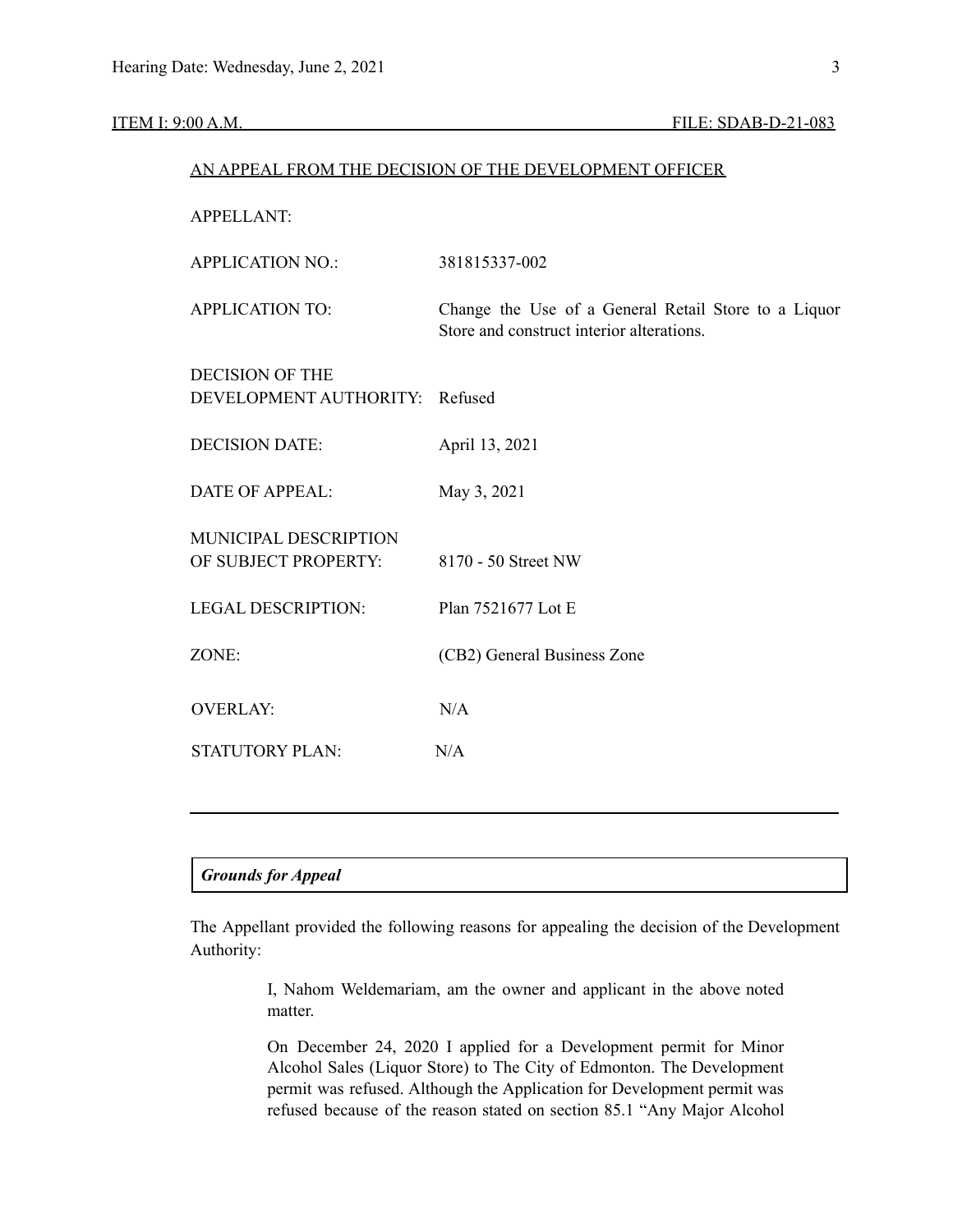Sales or Minor Alcohol sales shall not be located within 500 meters from any other Major Alcohol or Minor Alcohol Sales". somewhat further distant from the whose Permit causes our location to be offside the Regulation. Notwithstanding the obvious merit in a variance being granted to Grounds for Appeal I am required to approach the Board for assistance. Accordingly, I hereby appeal the referenced refusal on the following grounds:

- 1. It remains the case that:
	- a. The proposed development is a Permitted Use in General Business zone (CB2).
	- b. The site of the proposed development is on the edge of the boundary that is listed on section 85, and the other site is completely outside of the boundary that is listed on section 85.
	- c. The proposed development is separated from the other liquor store by a big highway Sherwood Park Freeway.
	- d. The proposed development cannot and will not unduly interfere with the amenities of the neighborhood, or materially interfere with or affect the use, enjoyment, or value of neighboring parcels of land.
- 2. The distance between the proposed development location and the other liquor store is around 263 meters apart according the City's measuring system (boundary to boundary). However according to GPS, the actual distance between the properties is 550 m.
- 3. 3. Notwithstanding subsection 85(1), a Major Alcohol Sales or Minor Alcohol Sales may be located less than 500 m from any other Major Alcohol Sales or Minor Alcohol Sales if all the following regulations are met:
	- a. the Major Alcohol Sales or Minor Alcohol Sales are located on separate Sites.
	- b. the Major Alcohol Sales or Minor Alcohol Sales are located outside the boundary shown in Appendix 1 to Section 85; and
	- c. at least one of the Major Alcohol Sales or Minor Alcohol Sales is located on a Site greater than 2.5 ha in size that is zoned CSCa, UVCa, GVC, TC-C, DC1, DC2, CSC, CB1, CB2, CHY, CO or CB3.
- 4. As noted above, the proposed development is in a separate site than the other Liquor Store. I also reviewed the boundary referenced in Appendix 1 to Section 85 and identified that the existing Liquor Store is outside this boundary. Finally, at least the proposed development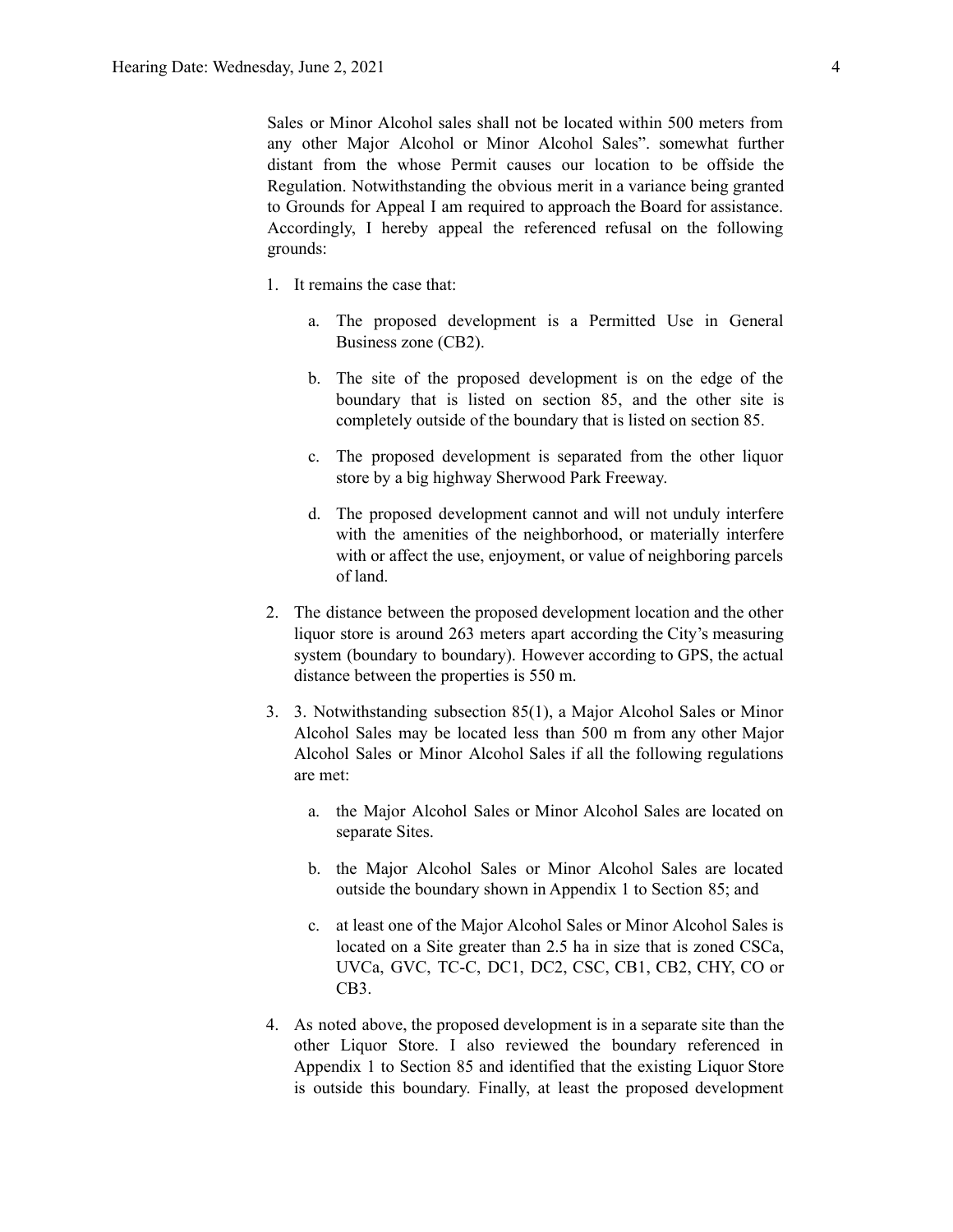permit for Alcohol Sales Use – is located on a Site greater than 2.5 hectares in size and is zoned CB2.

- 5. As the proposed development is a Permitted Use, the only issue before this Board is whether the proposed application complies with the applicable development regulations, and if not, whether a variance to any of those regulations should be granted.
- 6. In reference to the maps that will be attached later on for some of liquor stores around the city, confirms that a Minor Alcohol Sales or Major Alcohol Sales facility at approximately 200 – 300 meters apart from each other.
- 7. Such further and other reasons as may be presented at the hearing of this appeal.

### *General Matters*

#### **Appeal Information:**

The *Municipal Government Act*, RSA 2000, c M-26 states the following:

#### **Grounds for Appeal**

**685(1)** If a development authority

- (a) fails or refuses to issue a development permit to a person,
- (b) issues a development permit subject to conditions, or
- (c) issues an order under section 645,

the person applying for the permit or affected by the order under section 645 may appeal the decision in accordance with subsection (2.1).

**(2)** In addition to an applicant under subsection (1), any person affected by an order, decision or development permit made or issued by a development authority may appeal the decision in accordance with subsection  $(2.1)$ .

#### **Appeals**

**686(1)** A development appeal to a subdivision and development appeal board is commenced by filing a notice of the appeal, containing reasons, with the board,

(a) in the case of an appeal made by a person referred to in section 685(1)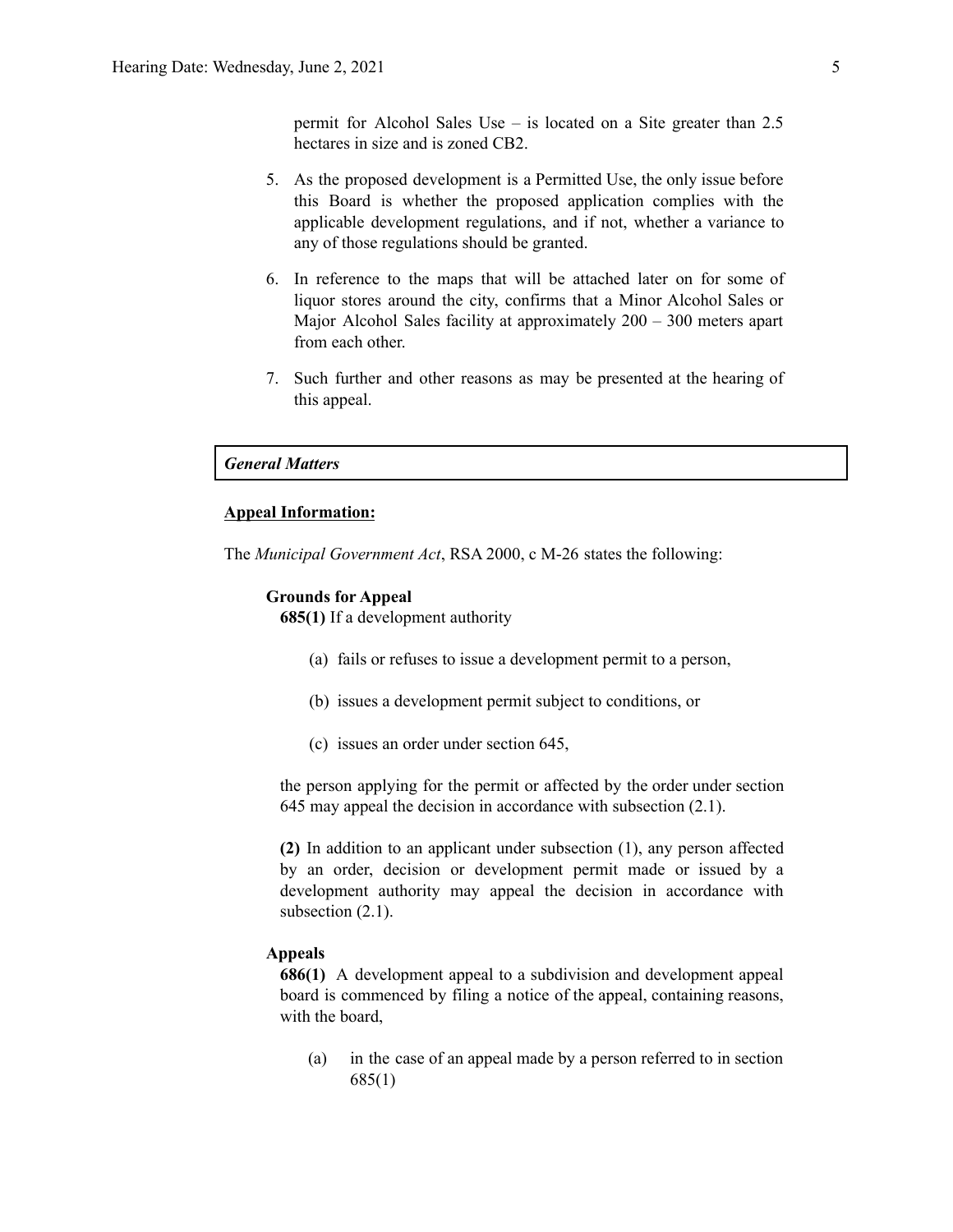- (i) with respect to an application for a development permit,
	- (A) within 21 days after the date on which the written decision is given under section 642, or
	- (B) if no decision is made with respect to the application within the 40-day period, or within any extension of that period under section 684, within 21 days after the date the period or extension expires,
	- or
- (ii) with respect to an order under section 645, within 21 days after the date on which the order is made, or
- (b) in the case of an appeal made by a person referred to in section 685(2), within 21 days after the date on which the notice of the issuance of the permit was given in accordance with the land use bylaw.

#### **Hearing and Decision**

**687(3)** In determining an appeal, the subdivision and development appeal board

…

- (a.1) must comply with the land use policies;
- (a.2) subject to section 638, must comply with any applicable statutory plans;
- (a.3) subject to clause (d), must comply with any land use bylaw in effect;
- (a.4) must comply with the applicable requirements of the regulations under the *Gaming, Liquor and Cannabis Act* respecting the location of premises described in a cannabis licence and distances between those premises and other premises;
	- …
	- (c) may confirm, revoke or vary the order, decision or development permit or any condition attached to any of them or make or substitute an order, decision or permit of its own;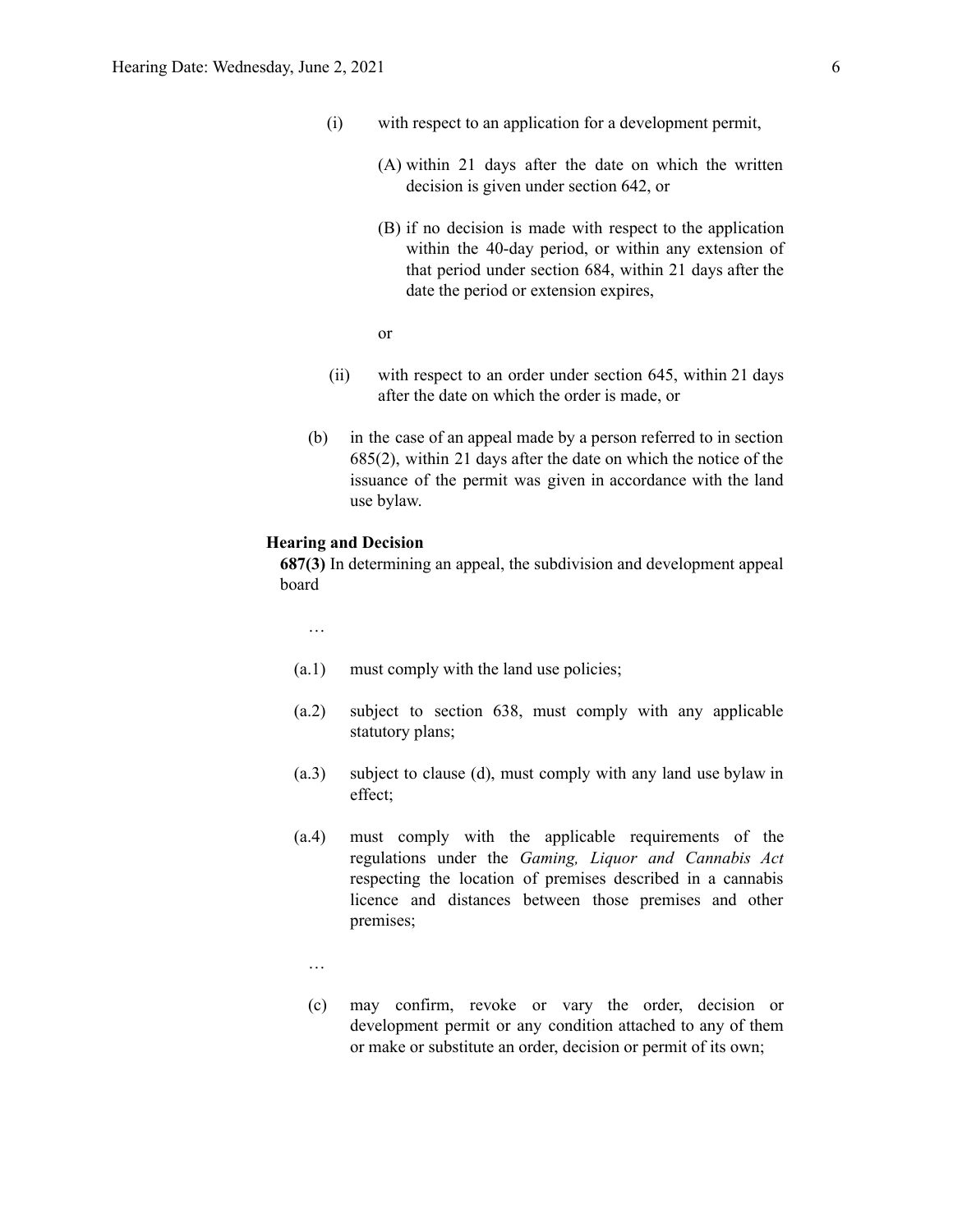- (d) may make an order or decision or issue or confirm the issue of a development permit even though the proposed development does not comply with the land use bylaw if, in its opinion,
	- (i) the proposed development would not
		- (A) unduly interfere with the amenities of the neighbourhood, or
		- (B) materially interfere with or affect the use, enjoyment or value of neighbouring parcels of land,

and

(ii) the proposed development conforms with the use prescribed for that land or building in the land use bylaw.

#### **General Provisions from the** *Edmonton Zoning Bylaw:*

Under section 340.3(11), a **Liquor Store** is a **Discretionary Use** in the **(CB2) General Business Zone.**

Under section 7.4(30) **Liquor Stores** means development used for the retail sale of any and all types of alcoholic beverages to the public for off-site consumption. This Use may include retail sales of related products such as soft drinks and snack foods.

Section 330.1 states that the **General Purpose** of the **(CB2) General Business Zone** is:

to provide for businesses that require large Sites and a location with good visibility and accessibility along, or adjacent to, major public roadways. This zone also accommodates limited Residential-related uses

*Section 85 - Liquor Stores*

### **1. Any Liquor Store shall not be located less than [500](https://webdocs.edmonton.ca/InfraPlan/zoningbylaw/ZoningBylaw/Measurements/im500.htm) m from any other Liquor Store.**

- 2. Notwithstanding subsection 85(1), a Liquor Store may be located less than [500](https://webdocs.edmonton.ca/InfraPlan/zoningbylaw/ZoningBylaw/Measurements/im500.htm) m from any other Liquor Store if located:
	- a. outside the boundary shown in Appendix 1 to Section 85, provided:
		- i. the Liquor Stores are located on separate Sites, and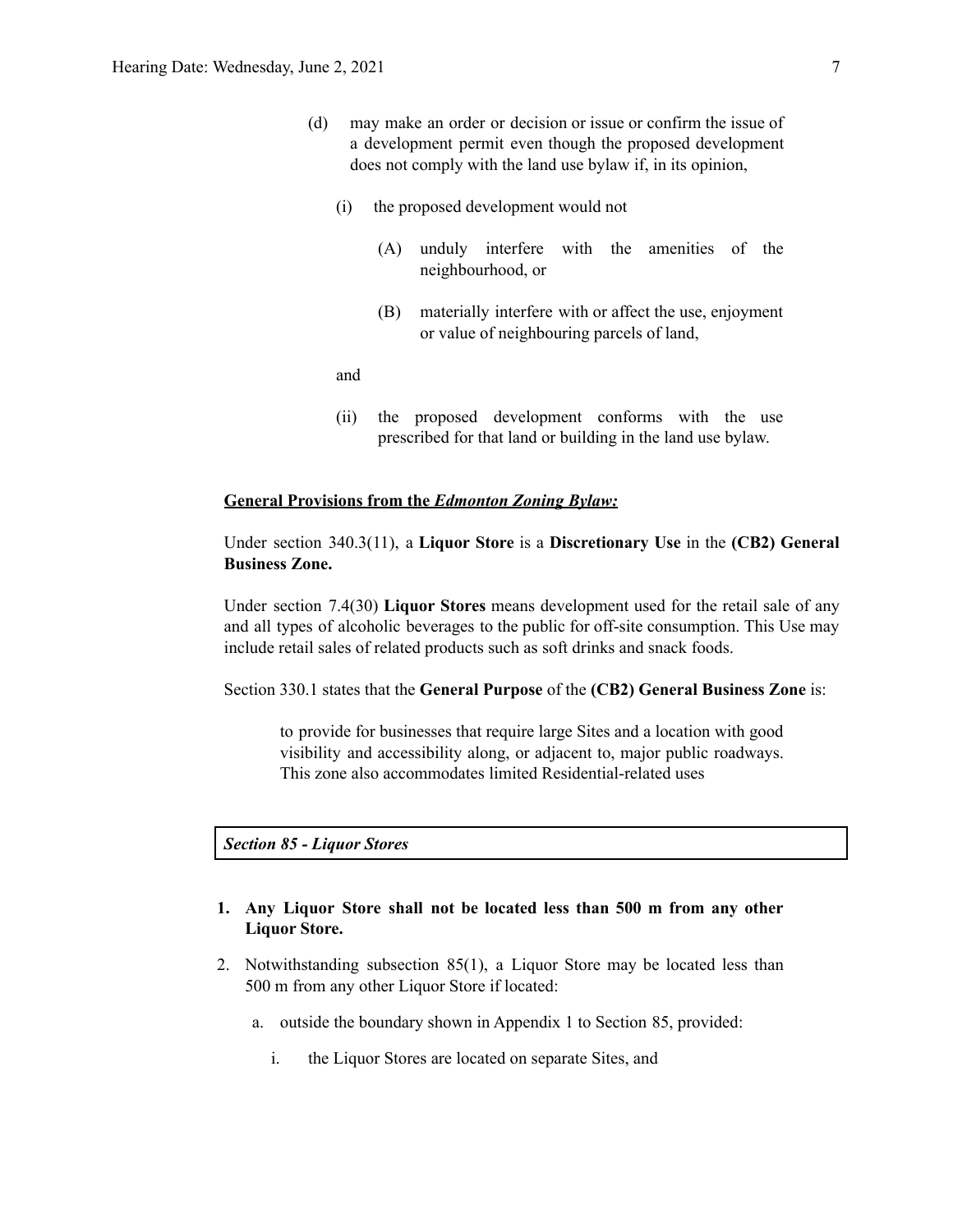- ii. at least one Liquor Store is located on a Site greater than 2.5 ha in size that is zoned [CSCa](https://webdocs.edmonton.ca/InfraPlan/zoningbylaw/ZoningBylaw/Part2/Special_Areas/960_5_(CSCa)_Ambleside_Shopping_Centre_Zone.htm), [UVCa,](https://webdocs.edmonton.ca/InfraPlan/zoningbylaw/ZoningBylaw/Part2/Special_Areas/960.6_(UVCa)_Ambleside_Urban_Village_Commercial_Zone.htm) [GVC,](https://webdocs.edmonton.ca/InfraPlan/zoningbylaw/ZoningBylaw/Part2/Special_Areas/940_6_(GVC)_Griesbach_Village_Centre_Zone.htm) [TC-C](https://webdocs.edmonton.ca/InfraPlan/zoningbylaw/ZoningBylaw/Part2/Special_Areas/990_4_(TC-C)_Heritage_Valley_Town_Centre_Commercial_Zone.htm), [DC1](https://webdocs.edmonton.ca/InfraPlan/zoningbylaw/ZoningBylaw/Part2/Direct/710_(DC1)_Direct_Development_Control_Provision.htm), [DC2,](https://webdocs.edmonton.ca/InfraPlan/zoningbylaw/ZoningBylaw/Part2/Direct/720_(DC2)_Site_Specific_Development_Control_Provision.htm) [CSC,](https://webdocs.edmonton.ca/InfraPlan/zoningbylaw/ZoningBylaw/Part2/Commercial/320_(CSC)_Shopping_Centre_Zone.htm) [CB1,](https://webdocs.edmonton.ca/InfraPlan/zoningbylaw/ZoningBylaw/Part2/Commercial/330_(CB1)_Low_Intensity_Business_Zone.htm) [CB2](https://webdocs.edmonton.ca/InfraPlan/zoningbylaw/ZoningBylaw/Part2/Commercial/340_(CB2)_General_Business_Zone.htm), [CHY,](https://webdocs.edmonton.ca/InfraPlan/zoningbylaw/ZoningBylaw/Part2/Commercial/350_(CHY)_Highway_Corridor_Zone.htm) [CO](https://webdocs.edmonton.ca/InfraPlan/zoningbylaw/ZoningBylaw/Part2/Commercial/360_(CO)_Commercial_Office_Zone.htm) or [CB3](https://webdocs.edmonton.ca/InfraPlan/zoningbylaw/ZoningBylaw/Part2/Commercial/370_(CB3)_Commercial_Mixed_Business_Zone.htm).
- 3. For the purposes of Section 85, the [500](https://webdocs.edmonton.ca/InfraPlan/zoningbylaw/ZoningBylaw/Measurements/im500.htm) m separation distance shall be measured from the closest point of the Liquor Store to the closest point of any other approved Liquor Store.
- 4. Any Site containing a Liquor Store shall not be located less than 100 m from any Site being used for community or recreation activities, public or private education, or public lands at the time of the application for the Development Permit for the Liquor Store. Sites that are greater than 2.0 ha in size and zoned either CSC or DC2, are exempt from this restriction. For the purposes of this subsection only:
	- a. the 100 m separation distance shall be measured from the closest point of the subject Site boundary to the closest point of another Site boundary, and shall not be measured from Zone boundaries or from the edges of structures;
	- b. the term "community or recreation activities" is limited to Community Recreation Services, as defined in subsection 7.8(1) of this Bylaw, which includes community league buildings and facilities, and children's playgrounds and play areas. This term does not include arenas or other public assembly Uses, Child Care Services, Public Libraries and Cultural Exhibits, or Religious Assembly;
	- c. the term "public or private education facilities" is limited to elementary through to high schools inclusive only, and does not include dance schools, driving schools or other Commercial Schools; and
	- d. the term "public lands" is limited to Sites zoned AP, and Sites zoned A.
- 5. Notwithstanding Section 11 of this Bylaw, a Development Officer shall not grant a variance to subsection 85(4).
- **6. Notwithstanding Section 11 of this Bylaw, a Development Officer shall only grant a variance to subsection 85(1) or subsection 85(2) as outlined in subsections 85(7), 85(8) and 85(9).**
- 7. When the Development Officer receives an application for a Development Permit that is for the purpose of accommodating the temporary relocation of an approved Liquor Store within 500 m of its original location, a variance to subsection  $85(1)$  or subsection  $85(2)$  may be granted where:
	- a. the application for the Development Permit is for a Temporary Development, in order to limit the introduction of an additional Liquor Store within [500](https://webdocs.edmonton.ca/InfraPlan/zoningbylaw/ZoningBylaw/Measurements/im500.htm) m of the original approved Development Permit;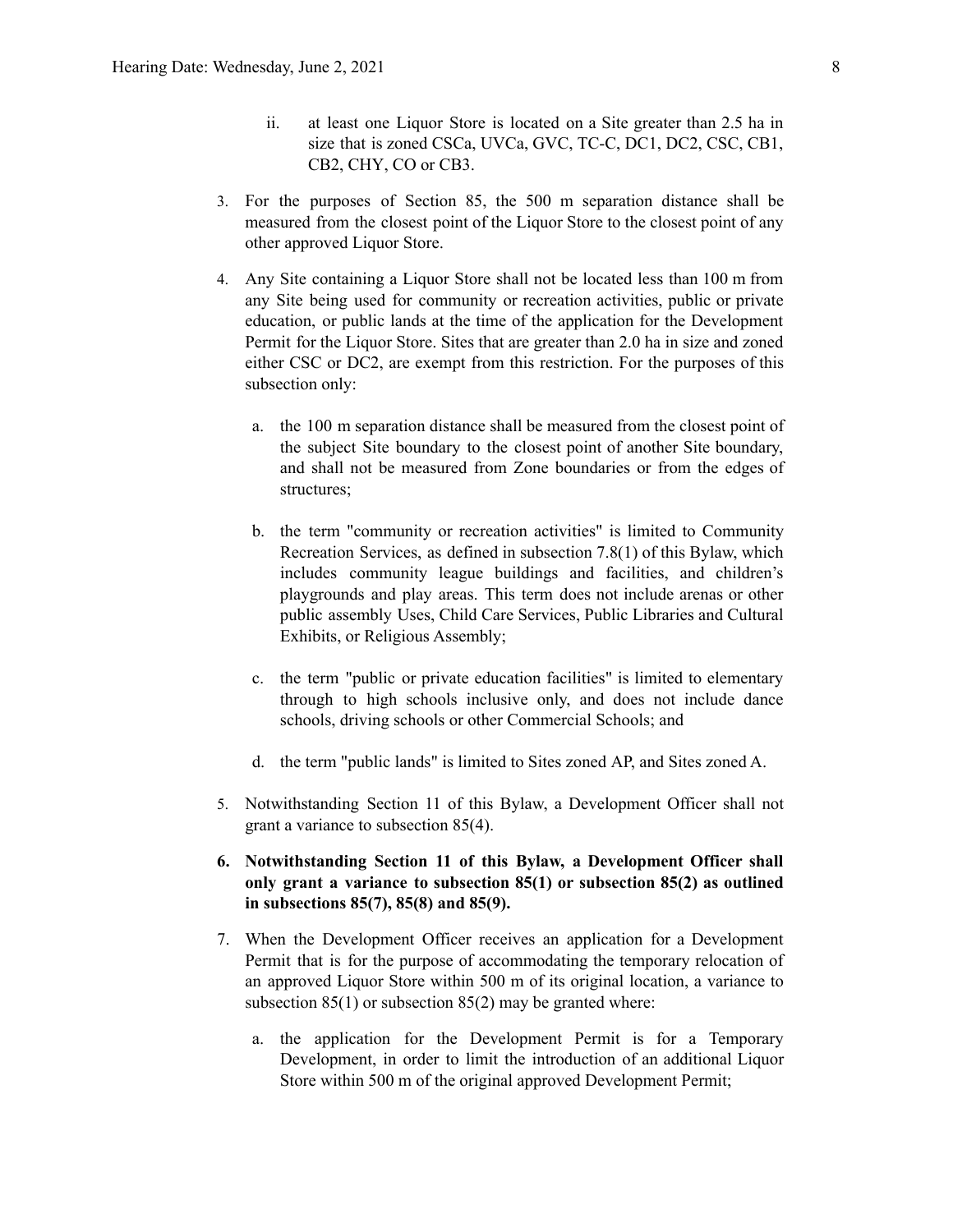- b. the temporary location for any Liquor Store is not within [500](https://webdocs.edmonton.ca/InfraPlan/zoningbylaw/ZoningBylaw/Measurements/im500.htm) m of any legally conforming Liquor Store; and
- c. the application for a Development Permit will not result in a total Floor Area for a Liquor Store that is 10.0% greater than the Floor Area of the existing approved Liquor Store, to a maximum increase of [50](https://webdocs.edmonton.ca/InfraPlan/zoningbylaw/ZoningBylaw/Measurements/ia50.htm) m<sup>2</sup>.
- 8. When a Development Officer receives an application for a Development Permit that is for the purpose of accommodating the reversion of an existing approved Liquor Store back to its original location on a Site, a variance of subsection 85(1) or subsection 85(2) may only be granted where the application for the reversion is submitted to the Development Officer within 5 years of the date of vacating the original location and the application will not result in a total Floor Area that is greater than the original approved Liquor Store.
- 9. The issuance of a Development Permit which contains a variance pursuant to subsection 85(7) shall be issued as a Temporary Development for a duration of up to 5 years or less, to be determined by the Development Officer.
- 10. The Development Officer may require lighting, signage or screening measures that ensure the proposed development is compatible with adjacent or nearby Residential Uses or Commercial Uses.
- 11. Liquor Stores shall include the following to allow for natural surveillance to promote safe surroundings:
	- a. Customer access is oriented to:
		- i. a public or internal roadway, other than a Lane;
		- ii. a shopping centre parking lot in front of the store; or
	- iii. a mall access that allows visibility from the interior of the mall into the store.
	- b. Premises located at ground level shall include:
		- i. Ample transparency to maintain sight lines into and out of the premises. To ensure transparency and sight lines are maintained:
			- 1. Not more than 10% of the windows may be covered by Signs, the remainder shall be clear, untinted, and free from obstruction.
		- ii. Outdoor lighting is required to provide a well-lit environment for pedestrians entering and exiting the premises and to illuminate the property. The Development Officer shall require the applicant to provide a plan showing the location and details of perimeter lighting to ensure adequate lighting.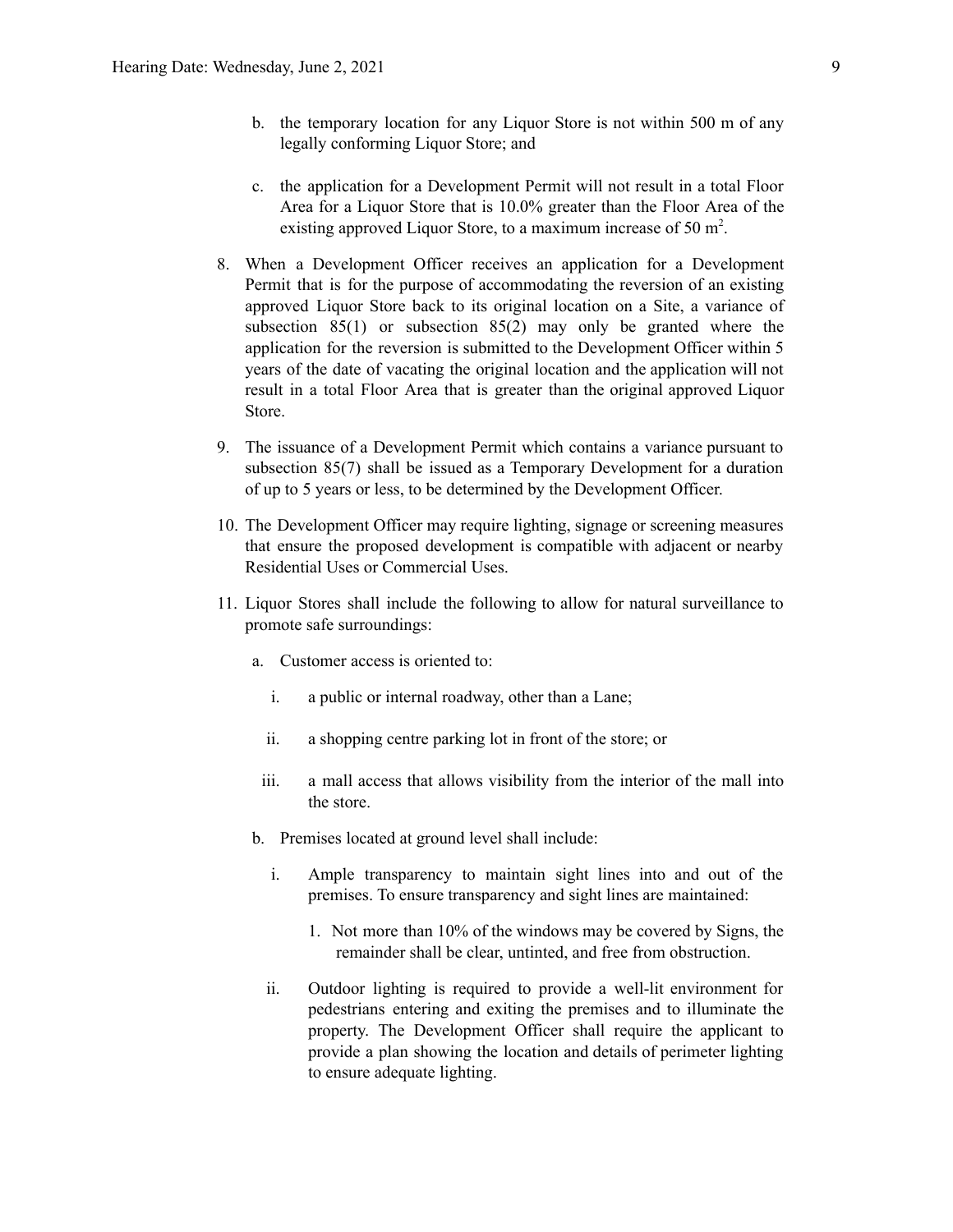iii. Landscaping shall be located such that it does not obstruct sight lines into the premises.

#### **Development Officer's Determination**

**1. Section 85.1 Any Liquor Store shall not be located less than 500 m from any other Liquor Store.**

**Required Setback: 500 m Proposed Setback: 263 m Deficient by 237 m**

**Under Sections 85.6 of the Zoning Bylaw, the Development Officer is prohibited from granting a variance to the minimum setback to allow for the proposed Liquor Store.**

Notice to Applicant/Appellant

 $\mathcal{L}_\text{max} = \frac{1}{2} \sum_{i=1}^n \mathcal{L}_\text{max} = \frac{1}{2} \sum_{i=1}^n \mathcal{L}_\text{max} = \frac{1}{2} \sum_{i=1}^n \mathcal{L}_\text{max} = \frac{1}{2} \sum_{i=1}^n \mathcal{L}_\text{max} = \frac{1}{2} \sum_{i=1}^n \mathcal{L}_\text{max} = \frac{1}{2} \sum_{i=1}^n \mathcal{L}_\text{max} = \frac{1}{2} \sum_{i=1}^n \mathcal{L}_\text{max} = \frac{1}{2} \sum_{i=$ 

Provincial legislation requires that the Subdivision and Development Appeal Board issue its official decision in writing within fifteen days of the conclusion of the hearing.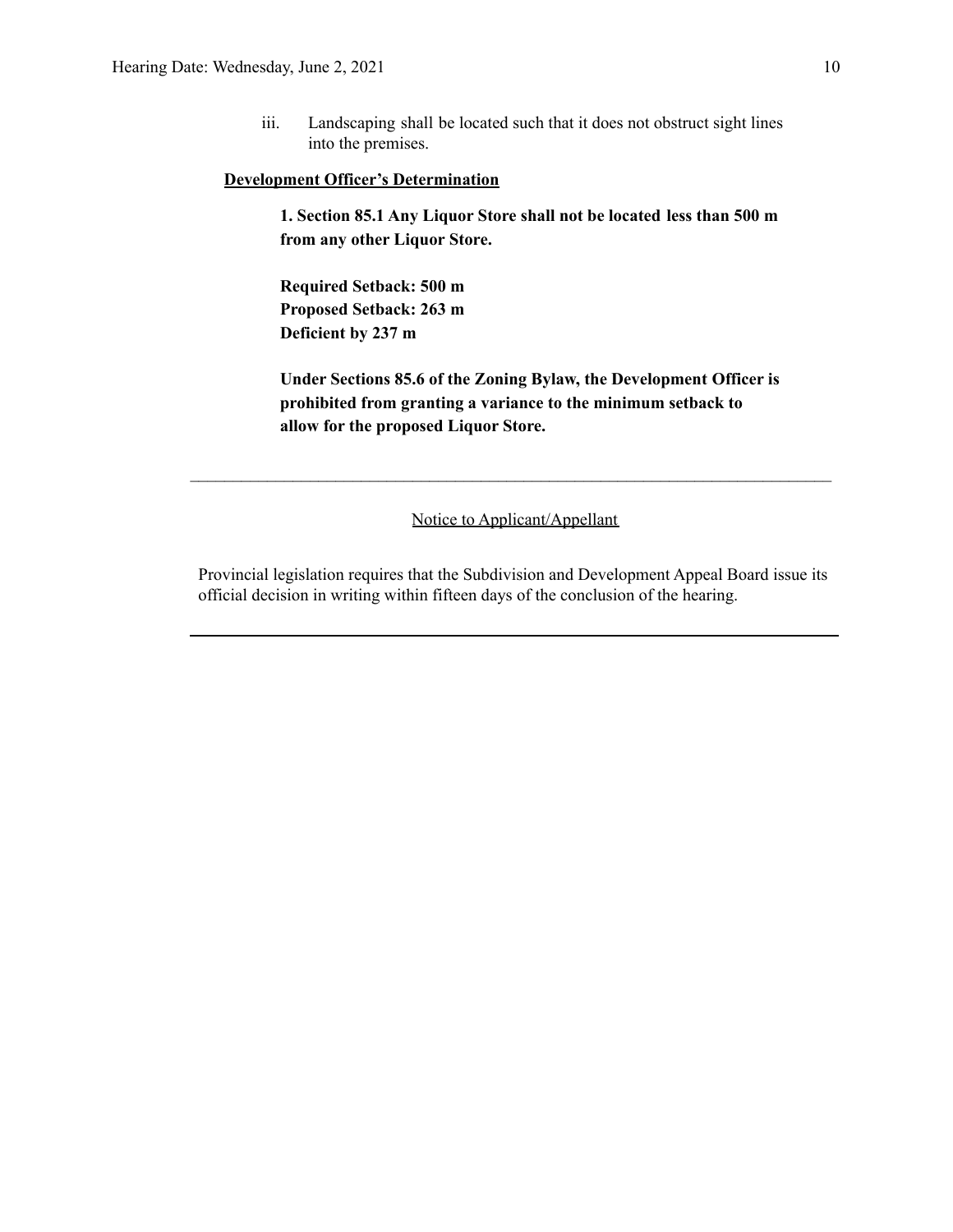| <b>Edmonton</b>                                                                                                                                                                                                                                                                                                                                                                                                                                                                                                                                                                                                                                                                                                                                                                                    |                               | <b>Application for</b><br><b>Major Development Permit</b>         |                             |                                       | Application Date:<br>Printed:<br>Page: | Project Number: 381815337-002<br>DEC 24, 2020<br>April 13, 2021 at 10:24 AM<br>$1$ of $1$ |  |  |  |  |
|----------------------------------------------------------------------------------------------------------------------------------------------------------------------------------------------------------------------------------------------------------------------------------------------------------------------------------------------------------------------------------------------------------------------------------------------------------------------------------------------------------------------------------------------------------------------------------------------------------------------------------------------------------------------------------------------------------------------------------------------------------------------------------------------------|-------------------------------|-------------------------------------------------------------------|-----------------------------|---------------------------------------|----------------------------------------|-------------------------------------------------------------------------------------------|--|--|--|--|
| This document is a Development Permit Decision for the development application described below.                                                                                                                                                                                                                                                                                                                                                                                                                                                                                                                                                                                                                                                                                                    |                               |                                                                   |                             |                                       |                                        |                                                                                           |  |  |  |  |
| <b>Applicant</b><br>Property Address(es) and Legal Description(s)                                                                                                                                                                                                                                                                                                                                                                                                                                                                                                                                                                                                                                                                                                                                  |                               |                                                                   |                             |                                       |                                        |                                                                                           |  |  |  |  |
|                                                                                                                                                                                                                                                                                                                                                                                                                                                                                                                                                                                                                                                                                                                                                                                                    |                               |                                                                   |                             | 8170 - 50 STREET NW                   |                                        |                                                                                           |  |  |  |  |
|                                                                                                                                                                                                                                                                                                                                                                                                                                                                                                                                                                                                                                                                                                                                                                                                    |                               | Plan 7521677 Lot E                                                |                             |                                       |                                        |                                                                                           |  |  |  |  |
|                                                                                                                                                                                                                                                                                                                                                                                                                                                                                                                                                                                                                                                                                                                                                                                                    |                               | <b>Specific Address(es)</b><br>Suite:<br>404, 8170 - 50 STREET NW |                             |                                       |                                        |                                                                                           |  |  |  |  |
|                                                                                                                                                                                                                                                                                                                                                                                                                                                                                                                                                                                                                                                                                                                                                                                                    |                               | Entryway: 404, 8170 - 50 STREET NW                                |                             |                                       |                                        |                                                                                           |  |  |  |  |
|                                                                                                                                                                                                                                                                                                                                                                                                                                                                                                                                                                                                                                                                                                                                                                                                    |                               |                                                                   |                             |                                       | Building: 400, 8170 - 50 STREET NW     |                                                                                           |  |  |  |  |
| <b>Scope of Application</b>                                                                                                                                                                                                                                                                                                                                                                                                                                                                                                                                                                                                                                                                                                                                                                        |                               |                                                                   |                             |                                       |                                        |                                                                                           |  |  |  |  |
| To change the Use of a General Retail Store to a Liquor Store and construct interior alterations.                                                                                                                                                                                                                                                                                                                                                                                                                                                                                                                                                                                                                                                                                                  |                               |                                                                   |                             |                                       |                                        |                                                                                           |  |  |  |  |
| <b>Permit Details</b>                                                                                                                                                                                                                                                                                                                                                                                                                                                                                                                                                                                                                                                                                                                                                                              |                               |                                                                   |                             |                                       |                                        |                                                                                           |  |  |  |  |
| <b>Class of Permit:</b>                                                                                                                                                                                                                                                                                                                                                                                                                                                                                                                                                                                                                                                                                                                                                                            |                               |                                                                   | <b>Contact Person:</b>      |                                       |                                        |                                                                                           |  |  |  |  |
| Gross Floor Area (sq.m.):                                                                                                                                                                                                                                                                                                                                                                                                                                                                                                                                                                                                                                                                                                                                                                          |                               |                                                                   | Lot Grading Needed?: N      |                                       |                                        |                                                                                           |  |  |  |  |
| New Sewer Service Required:                                                                                                                                                                                                                                                                                                                                                                                                                                                                                                                                                                                                                                                                                                                                                                        |                               |                                                                   | NumberOfMainFloorDwellings: |                                       |                                        |                                                                                           |  |  |  |  |
| Site Area (sq. m.):                                                                                                                                                                                                                                                                                                                                                                                                                                                                                                                                                                                                                                                                                                                                                                                |                               |                                                                   |                             | Stat. Plan Overlay/Annex Area: (none) |                                        |                                                                                           |  |  |  |  |
| <b>Development Application Decision</b><br>Refused<br>Issue Date: Apr 13, 2021 Development Authority: CHOW, STEPHEN<br><b>Reason for Refusal</b><br>1. Section 85.1 Any Liquor Store shall not be located less than 500 m from any other Liquor Store.<br>Required Setback: 500 m<br>Proposed Setback: 263 m<br>Deficient by 237 m<br>Under Sections 85.6 of the Zoning Bylaw, the Development Officer is prohibited from granting a variance to the minimum setback<br>to allow for the proposed Liquor Store.<br><b>Rights of Appeal</b><br>The Applicant has the right of appeal to the Subdivision and Development Appeal Board (SDAB) within 21 days after the date on<br>which the decision is made as outlined in Chapter M-26.<br>Section 683 through 689 of the Municipal Government Act. |                               |                                                                   |                             |                                       |                                        |                                                                                           |  |  |  |  |
| Fees                                                                                                                                                                                                                                                                                                                                                                                                                                                                                                                                                                                                                                                                                                                                                                                               |                               |                                                                   |                             |                                       |                                        |                                                                                           |  |  |  |  |
| Major Dev. Application Fee                                                                                                                                                                                                                                                                                                                                                                                                                                                                                                                                                                                                                                                                                                                                                                         | <b>Fee Amount</b><br>\$528.00 | <b>Amount Paid</b><br>\$528.00                                    |                             | Receipt #<br>05602801161I0010         | <b>Date Paid</b><br>Feb 02, 2021       |                                                                                           |  |  |  |  |
| <b>Total GST Amount:</b>                                                                                                                                                                                                                                                                                                                                                                                                                                                                                                                                                                                                                                                                                                                                                                           | \$0.00                        |                                                                   |                             |                                       |                                        |                                                                                           |  |  |  |  |
| <b>Totals for Permit:</b>                                                                                                                                                                                                                                                                                                                                                                                                                                                                                                                                                                                                                                                                                                                                                                          | \$528.00                      | \$528.00                                                          |                             |                                       |                                        |                                                                                           |  |  |  |  |
|                                                                                                                                                                                                                                                                                                                                                                                                                                                                                                                                                                                                                                                                                                                                                                                                    |                               | <b>THIS IS NOT A PERMIT</b>                                       |                             |                                       |                                        |                                                                                           |  |  |  |  |
|                                                                                                                                                                                                                                                                                                                                                                                                                                                                                                                                                                                                                                                                                                                                                                                                    |                               |                                                                   |                             |                                       |                                        |                                                                                           |  |  |  |  |